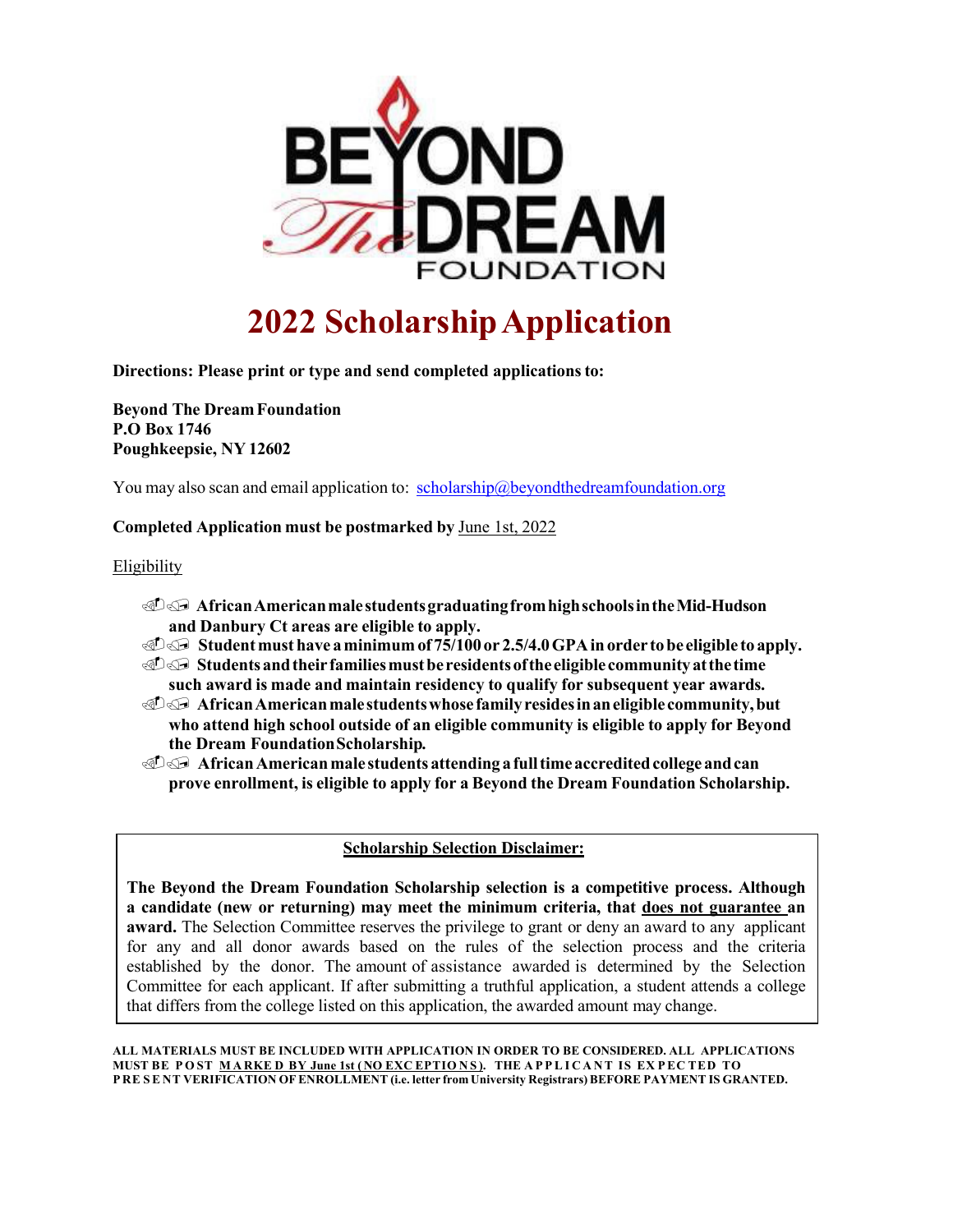| Please type or print neatly. Illegible applications will not be considered. |                                                                                                                                                                       |                                                 |  |  |
|-----------------------------------------------------------------------------|-----------------------------------------------------------------------------------------------------------------------------------------------------------------------|-------------------------------------------------|--|--|
| 1 <sub>1</sub>                                                              | Last Name:                                                                                                                                                            | <b>High School</b>                              |  |  |
|                                                                             | First Name:                                                                                                                                                           | City<br>State                                   |  |  |
| 2.                                                                          | <b>Student's Mailing Address:</b>                                                                                                                                     |                                                 |  |  |
|                                                                             | Street:                                                                                                                                                               |                                                 |  |  |
|                                                                             | City:<br>State:                                                                                                                                                       | ZIP:                                            |  |  |
|                                                                             | Email address:                                                                                                                                                        |                                                 |  |  |
| 3.                                                                          | Home Phone: (                                                                                                                                                         | Cell Number: (                                  |  |  |
| 4.                                                                          | Type of College Attending (please check): 4 Year () 2 Year () Vocational/Technical ()                                                                                 |                                                 |  |  |
|                                                                             | Name and address of college(s) or university(ies) applied/accepted*:                                                                                                  |                                                 |  |  |
|                                                                             | $(1)$ Name:                                                                                                                                                           | Application Status (check): Accepted<br>Pending |  |  |
|                                                                             | City:<br>State: ZIP:                                                                                                                                                  |                                                 |  |  |
|                                                                             | (2)<br>Name:                                                                                                                                                          | Application Status (check): Accepted<br>Pending |  |  |
|                                                                             | City:<br>State:                                                                                                                                                       | ZIP:                                            |  |  |
|                                                                             | * If awarded a scholarship, verification of acceptance and full-time enrollment is required.                                                                          |                                                 |  |  |
| 5.                                                                          | Intended Major:                                                                                                                                                       | Career Goal/Profession:                         |  |  |
| 6                                                                           | Current community service activities: (church, volunteer, etc.)                                                                                                       |                                                 |  |  |
|                                                                             |                                                                                                                                                                       |                                                 |  |  |
|                                                                             |                                                                                                                                                                       |                                                 |  |  |
|                                                                             |                                                                                                                                                                       |                                                 |  |  |
| $\overline{7}$                                                              | Current school/extracurricular activities: (class office, band, school newspaper, sport club etc.)                                                                    |                                                 |  |  |
|                                                                             |                                                                                                                                                                       |                                                 |  |  |
|                                                                             |                                                                                                                                                                       |                                                 |  |  |
|                                                                             | <b>Awards and Special Recognition</b>                                                                                                                                 |                                                 |  |  |
| 8                                                                           | $\overline{a}$                                                                                                                                                        |                                                 |  |  |
|                                                                             |                                                                                                                                                                       |                                                 |  |  |
| 9                                                                           | Total Adjusted Gross Household Income: \$                                                                                                                             |                                                 |  |  |
|                                                                             | PRINT NAME (Head of household)<br>SIGNATURE (Head of household)<br><b>DATE</b><br>Please note: Family income information and Head of Household signature is required. |                                                 |  |  |